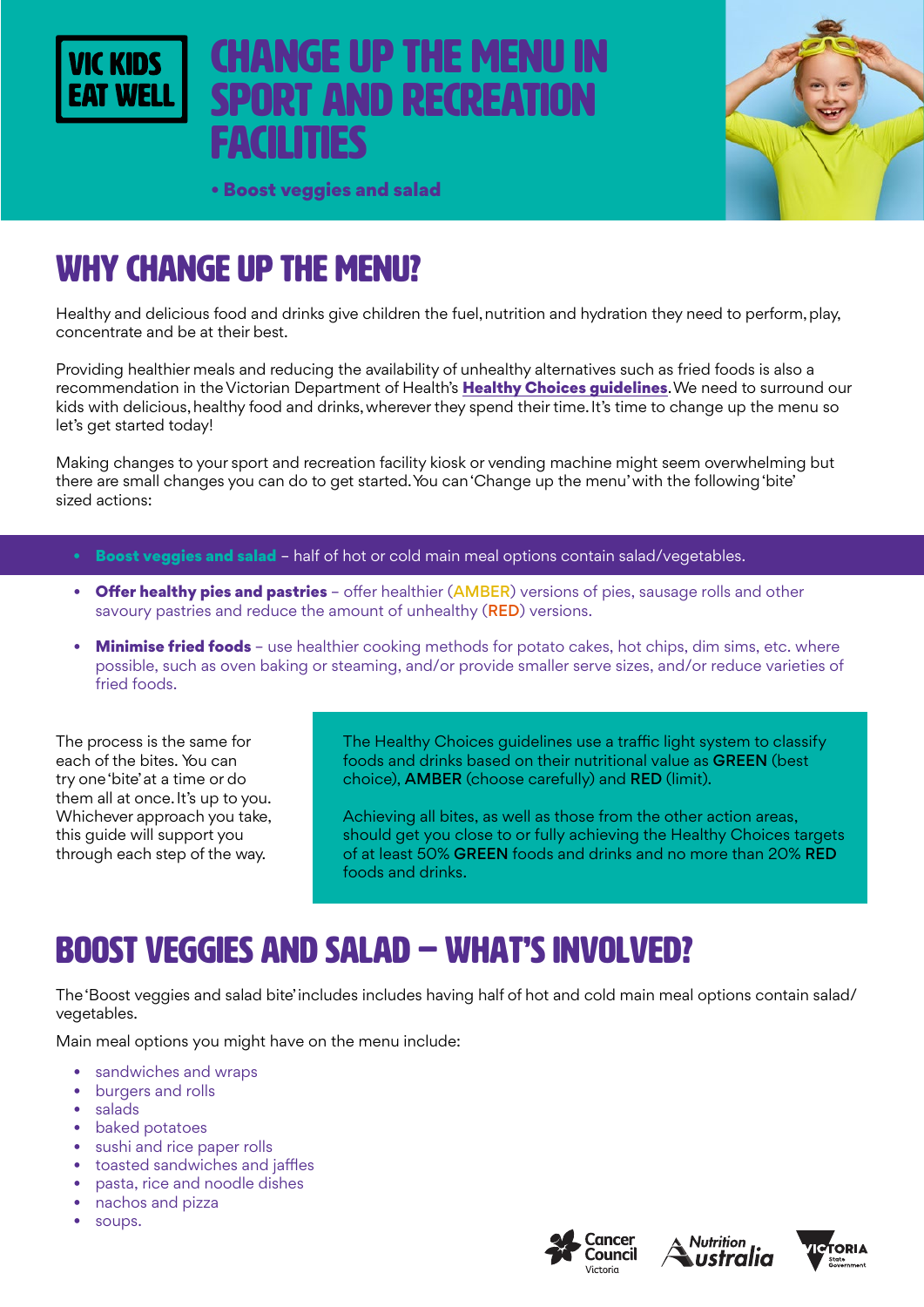Vegetables and salad include:

- fresh, frozen, canned (drained) or cooked vegetables (e.g. carrot, corn, pumpkin, potatoes)
- leafy greens and salad (e.g. lettuce, tomato, spinach)
- dry, canned or cooked beans or legumes (e.g. kidney beans, chickpeas or lentils).

#### To **boost veggies and salad,** follow our three simple steps:





### step one: review

Start by reviewing what meal options (both hot and cold) are currently available at the facility. This will help identify which options contain vegetables or salad.

Count the number of meal options that contain vegetables or salad. You should count those that include at least one vegetable or salad ingredient.

Do not count garnishes or condiments as a vegetable (e.g. parsley on top of nachos, tomato sauce on a burger or tomato sauce/pasta sauce on a pizza base with no other vegetables included).

Do at least half of the lunch options you have available include salad or vegetables? If not, move to the next step.











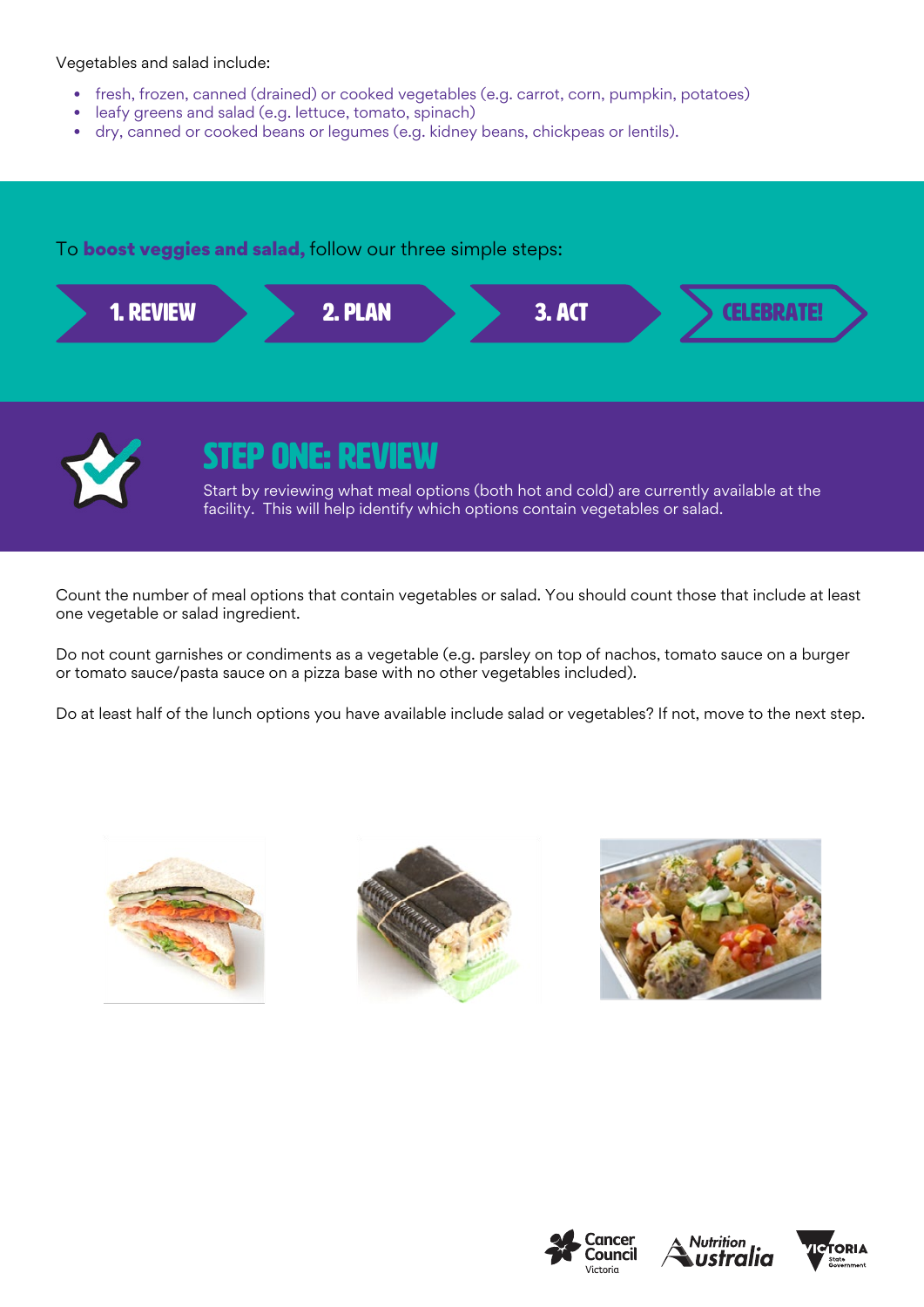

step two: plan

You now need to plan how you will increase the number of meal options with vegetables or salad.

There are plenty of ways to increase the vegetable and salad ingredients in the meal options available in the facility, including:

| <b>Meal options</b>                 | Ideas for adding more salad or vegetables                                                                                                                                                           |  |  |
|-------------------------------------|-----------------------------------------------------------------------------------------------------------------------------------------------------------------------------------------------------|--|--|
| Sandwiches, wraps, rolls or burgers | Include a few salad ingredients such as lettuce, tomato, onion,<br>beetroot, grated carrot, roast pumpkin or capsicum                                                                               |  |  |
| Nachos                              | Add tomato salsa, kidney beans or Mexican beans, corn kernels,<br>capsicum, and/or spinach                                                                                                          |  |  |
| Salads                              | Add more salads to the menu such as warm chicken salad, garden<br>salad, Greek salad, roast vegetable salad, or pumpkin, beetroot and<br>feta salad                                                 |  |  |
| Skewers/kebabs                      | Serve chicken tenders or beef skewers with a side of vegetables (e.g.<br>a cob of corn) or salad, or add some vegetables to the skewers like<br>capsicum                                            |  |  |
| Soups, casseroles and pasta dishes  | Offer vegetable-based soups and casseroles in winter with a<br>bread roll. Add grated carrot and zucchini to pasta sauces such as<br>Bolognese or add a small side salad to a hot dish like lasagne |  |  |
| Curries and stir-fries              | Offer vegetarian options such as pumpkin and chickpea and serve<br>with brown rice or wholemeal noodles                                                                                             |  |  |
| Sushi and rice paper roles          | Stock or make sushi and rice paper roll options that include<br>vegetables like cucumber, avocado or carrot                                                                                         |  |  |
| Vegetarian dishes                   | Add in some hot vegetarian options such as vegetarian pizza, baked<br>potatoes, vegetable lasagne                                                                                                   |  |  |







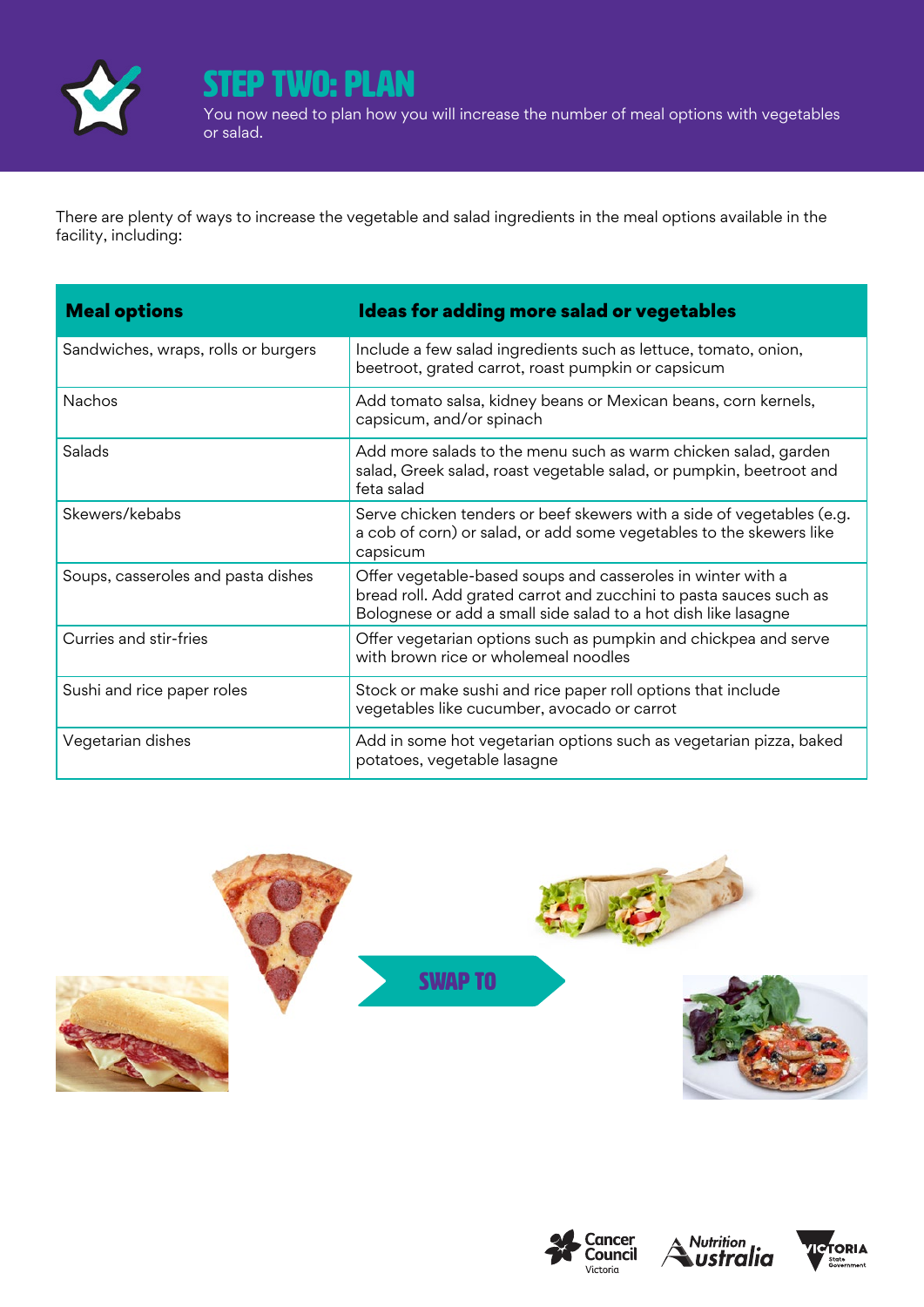Identify at least half of the current meal options where vegetables or salad could be included.

If the facility uses an external supplier to purchase their meal options, communicate with them the types of meal options you'd like to provide and obtain a copy of their up-to-date menu or item list. Ask what options they have that contain vegetables or salad. When ordering try to:

- look for the product description or ingredients list to see whether the item has any vegetables
- choose options that feature more than one vegetable, if possible.

You can always add more vegetables to purchased meal options. For example, you could:

- add frozen diced vegetables to commercial pasta meals before heating
- top commercial pizzas like cheese and pepperoni with vegetables like capsicum, spinach and mushrooms before cooking
- add a side salad to a hot dish.

## Preparing for change

It is recommended that you make changes all at once. An ideal time to do this is at the beginning of a new year or term, however it can be done at any time. Consider how to support staff to update recipes to ensure these changes are followed and communicated.



### STEP THREE: ACT

Now you've done all the groundwork, it's time to put it into action.

#### Here's a great example of boosting veggies and salad.

Vic Kids' Leisure Centre reviewed the hot and cold menu options on their cafe menu and found that only 43% of the options available (six out of 14) included vegetables or salad (those without vegetables or salad are highlighted in red). Next, they identified ways to add in more vegetables and salads to their cafe menu so that at least half (50%) of the menu options had vegetables or salad. Vic Kids' Leisure Centre decided to improve their menu as follows:









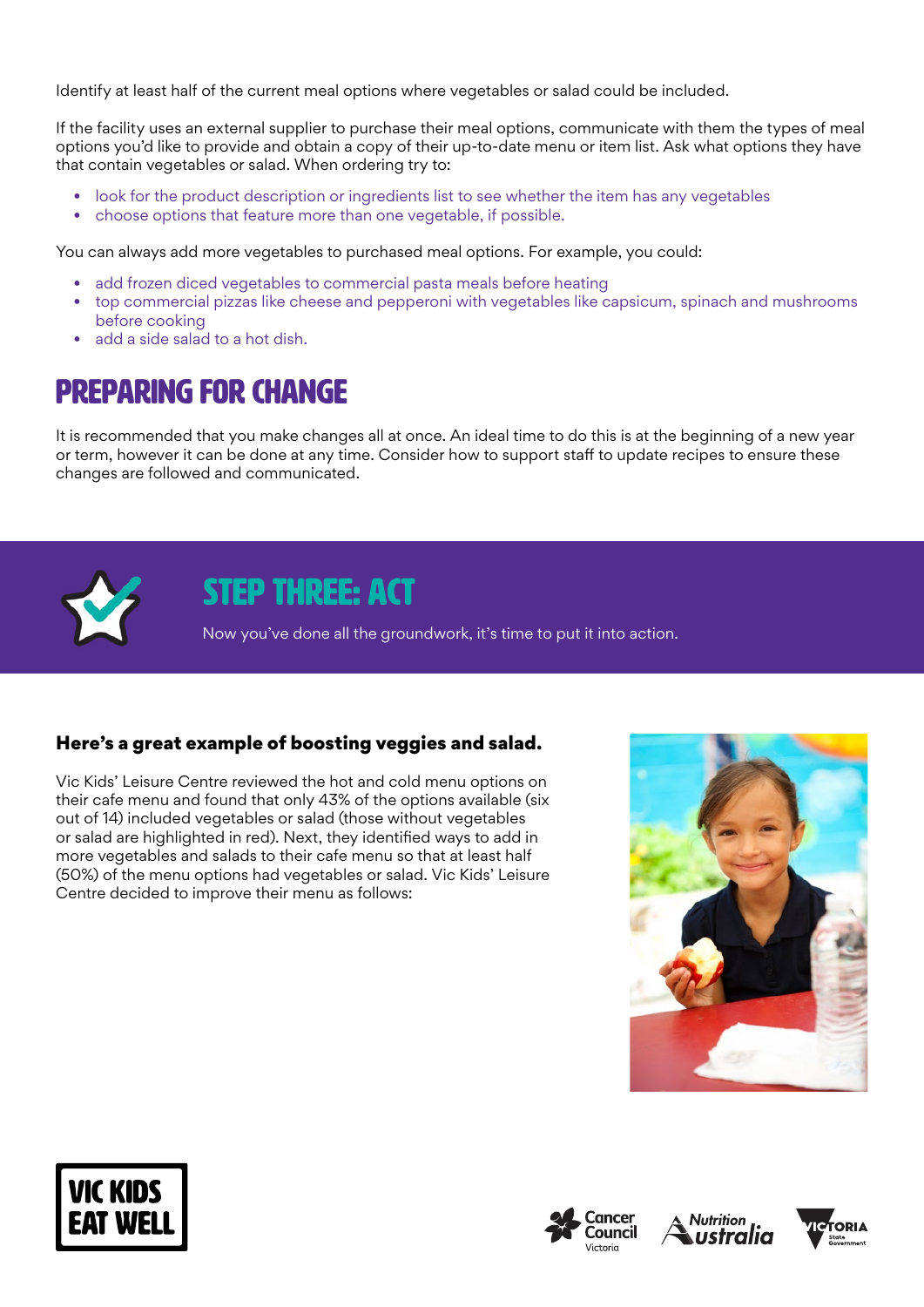| <b>Meal menu BEFORE small bite</b>                         | Price (\$)   | <b>Meal menu AFTER small bite</b>                                           | Price (\$) |
|------------------------------------------------------------|--------------|-----------------------------------------------------------------------------|------------|
| <b>Burger and rolls</b>                                    |              | <b>Burger and rolls</b>                                                     |            |
| Bacon and egg roll                                         | 4.00         | Bacon, egg, spinach and avocado roll                                        | 4.50       |
| Beef burger (with lettuce, tomato,<br>beetroot, BBQ sauce) | 7.00         | Beef burger (with lettuce, tomato,<br>beetroot, BBQ sauce)                  | 7.00       |
| Cheeseburger (with beef, cheese,<br>tomato sauce)          | 6.50         | Cheeseburger (with beef, cheese,<br>tomato sauce)                           | 6.50       |
| Pizza                                                      |              | Pizza                                                                       |            |
| Cheese and pepperoni pizza                                 | 5.00         | Supreme pizza (with pepperoni, cheese,<br>capsicum, spinach, onion, olives) | 5.50       |
| Hawaiian pizza                                             | 5.00         |                                                                             |            |
| Pasta/rice/noodle dishes                                   |              | Hawaiian pizza                                                              | 5.00       |
| Beef lasagne                                               | 7.00         | Pasta/rice/noodle dishes                                                    |            |
| Fried rice with ham and veggies                            | 6.00         | Beef lasagne with garden salad                                              | 7.00       |
| <b>Salads</b>                                              |              | Fried rice with ham and veggies                                             | 6.00       |
| Chicken Caesar salad                                       | 6.00         | Pork and veggie stir-fry with noodles                                       | 7.00       |
| Sandwiches and wraps                                       |              | <b>Salads</b>                                                               |            |
| Egg and lettuce sandwich                                   | 6.00<br>6.00 | Chicken Caesar salad                                                        | 6.00       |
| Ham and cheese sandwich                                    |              | Pumpkin, beetroot and feta salad                                            | 6.00       |
| Chicken and mayo sandwich                                  | 6.00         | Sandwiches and wraps                                                        |            |
| Chicken sweet chilli wrap (with lettuce,                   |              | Egg and lettuce sandwich                                                    | 6.00       |
| tomato and mayo)                                           | 6.50         | Ham, cheese and tomato sandwich                                             | 6.00       |
| Sushi                                                      |              | Chicken sweet chilli wrap (with lettuce,<br>tomato and mayo)                | 6.50       |
| Tuna and avocado sushi                                     | 5.00         | Sushi                                                                       |            |
| Crispy chicken sushi                                       | 5.50         | Tuna and avocado sushi                                                      | 5.00       |
|                                                            |              | Crispy chicken sushi                                                        | 5.50       |

## SUPPORTING SUCCESS

Think about the ways you can promote your new healthy options through the way they are placed, priced and promoted. You are more likely to have success by:

- Placing the healthier meals in more prominent positions in the kiosk.
- Promoting the healthier meals in meal deals together with healthier drink options e.g. chicken and salad wrap and water for \$6.
- Pricing healthier snack options competitively so they are the cheaper choice e.g. lowering the price of healthier options or increasing the price of less healthy options.
- Putting up posters advertising the new healthier meal options available.

Remember, this is just one of the 'bites' you can do to change up the menu. Check out 'Offer healthier pies and [pastries'](https://www.vickidseatwell.health.vic.gov.au/resources) or ['Minimise fried foods'](https://www.vickidseatwell.health.vic.gov.au/resources) for how to provide and promote other healthier menu options in the facility.